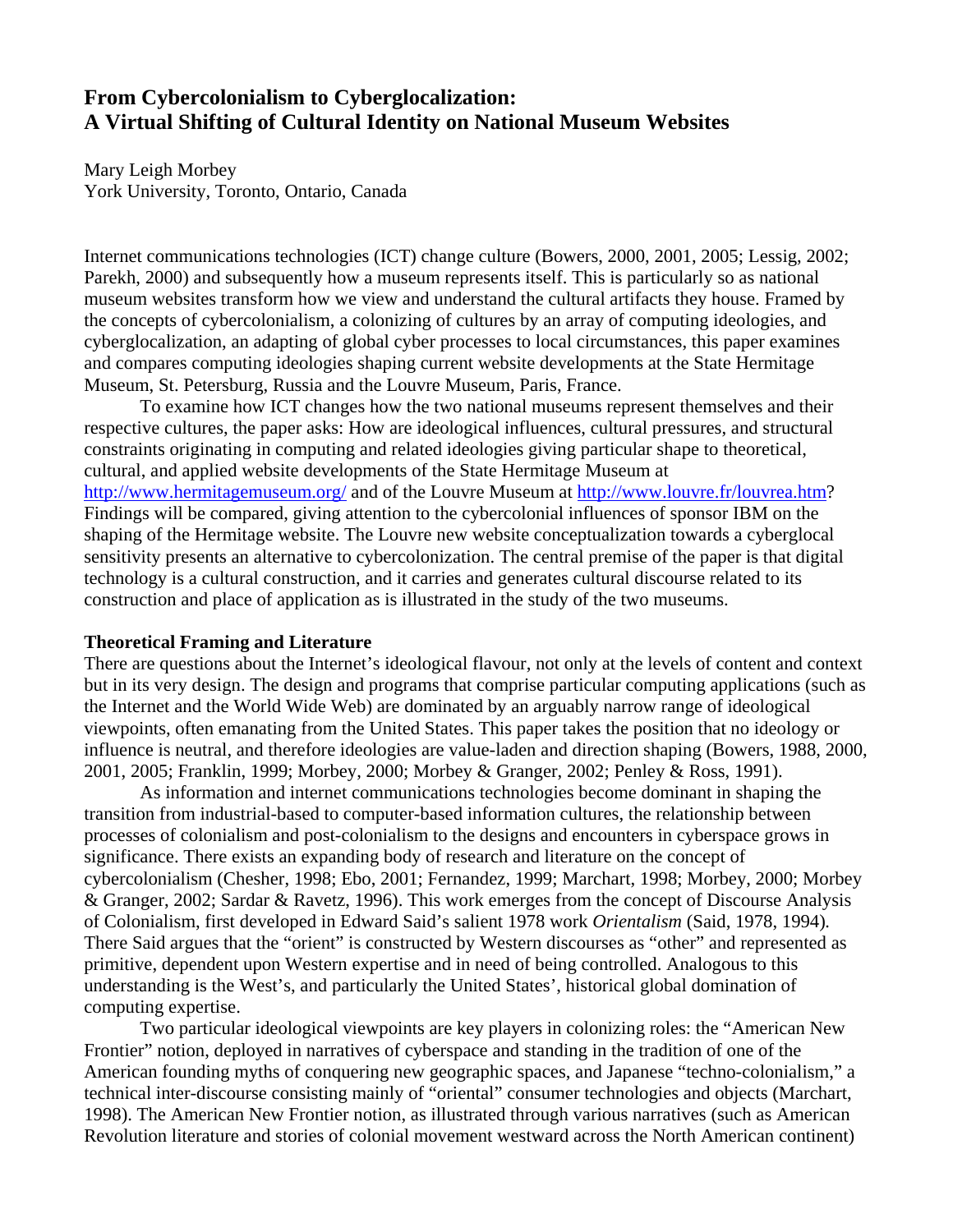that foreground the emptying and subsequent re-territorialization of space, can be understood in relation to electronic spaces which can themselves be de- and re-colonized. Techno-orientalism can be described as a more expansive aesthetic or cultural Orientalism that "seeks to re-code Western consumer products into an oriental trend" (Marchart, 1998, p. 57). Morley and Robins (1995) contend that "Japan has become synonymous with technologies of the future – with screens, networks, cybernetics, robotics, artificial intelligence, simulation" (p.168). In the techno-orientalizing process, the Internet and the web, as technological objects, replace other artefacts of popular culture (Marchart, 1998). The case study of the State Hermitage Museum comprises a deeper investigation of the notion of cybercolonialism and its influence.

In contrast to the cyber colonizing activities that will be pointed to in the context of the Hermitage, the notion of cyberglocalization (Friedman, 2000; Robertson, 1995, 2000; Seerveld, 2003) will be illustrated through developments in the Louvre Museum new website launched on June 6, 2005. Like other scholars across a variety of fields, Benjamin R. Barber (1992, 2002) argues that globalization is the opposite of localization elaborating a worldwide homogenizing globalization. In sharp contrast, the notion of glocalization being argued here follows Roland Robertson's articulation of the global not counter posed to the local but rather the inclusion of the local within the global; affirming that globalization can enhance traditional culture (Robertson, 1995, 2000). Glocalization in this respect then is a linking of localities (Robertson, 1995). Robertson (2000) views globalization as a compression of the world, recognizing it is as a multidimensional process which simultaneously is cultural, economic, and political. Adapting his conceptualization from the Japanese word *dockakuka* with a meaning of something like "global localization," Robertson (2000) posits that glocalization encompasses worldwide processes adapted to local circumstances.

Robertson's delineation of glocalization given a cyber designation brings new possibilities for cyber spaces interlinking with centuries old geographic and culturally defined spaces. The Louvre site provides an example of adapting global cyber processes to local circumstances and is done in a way that richly expresses French history and culture.

#### **Methodological Processes**

Following in Said's conceptual footsteps, ethnographic observations (Spradley, 1980, 1997; Yow, 1994), pre-structured open-ended interviews (Creswell, 1997), ongoing discussions online and off with six Hermitage ICT-related personnel and three of the Louvre Service Internet, and onsite observations were employed for data collection. Brief historical tracings of website development in each museum were recorded. Philosophical analysis employed a hermeneutical approach to decipher the remediation of text and image on the current museum sites employing Bolter and Grusin's (1999) notion of remediation, new media re-fashioning old media in web communication.

 Field data collection at the Hermitage in 2001-2003 and the Louvre in 2003-2005 engaged ICT website related personnel in qualitative pre-structured, open-ended, taped interviews of about one to one and one half hours each. The Hermitage interview questions, open-ended, numbered ten, and the Louvre, ten, with similar questions asked of personnel at both sites. Those interviewed were invited to question the interview questions as well as to add pertinent information not overtly sought in questions asked. Several ICT personnel of both musea were interviewed several times as further queries arose in the ongoing collection of research data. The taped interviews were transcribed and analyzed. Along with the interview texts, ethnographic research notes were taken on-site noting museum ICT procedures and practices. Subsequent conversations and emails with personnel of the two museums continue to clarify particular ICT engagements.

Transcribed interviews were analyzed qualitatively and coded, both manually and employing Atlas.ti qualitative software to track themes and locate patterns, with a coding synthesis of transcriptions using an inductive grounded theory (Glaser & Strauss, 1967; Strauss & Corbin, 1998) approach to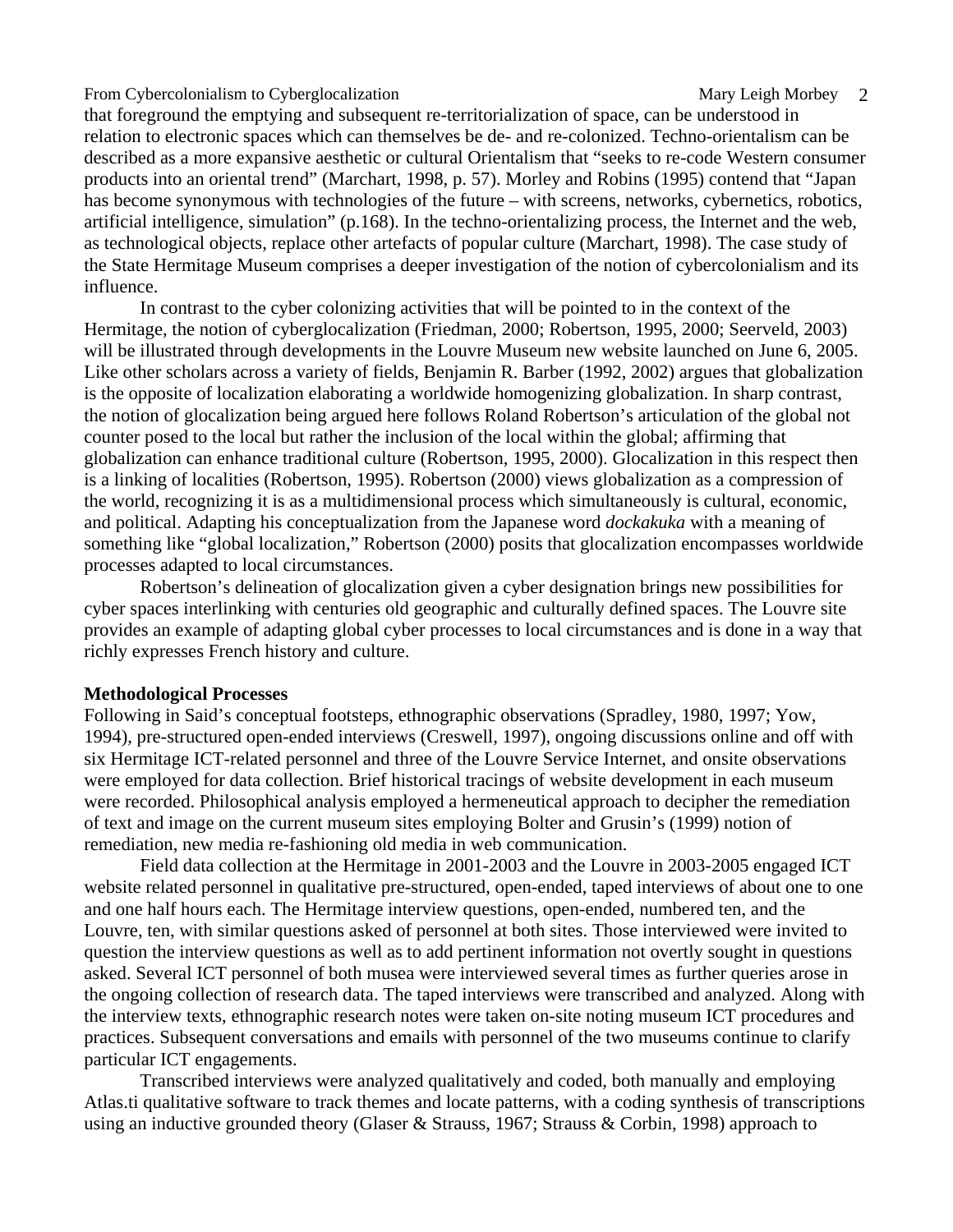coding, structuring a system for understanding what one discovers and framing these to produce meaningful knowledge. Analysis of the full data collection searched out themes and patterns of web employments with cross-museum comparisons made (Hantrais & Mangen, 1996; Ragin, 1991).

### **A Tale of Two Museums**

Data collection of the two museums' web histories and multiple collected field data, accompanied by website interpretation using the Bolter-Grusin remediation notion, were analyzed and pressed forward by two questions. First, how are internet communications technologies changing each museum's representation of itself on the web? And second, can these changes be understood as a playing out of underlying ideologies?

### **The Hermitage Story**

Historically the Hermitage has been represented virtually through two websites. The first, a large website with text errors, was created around 1997 by the museum with available Russian technology and expertise because its director, Dr. Mikhail Piotrovsky, understood the importance of the Hermitage having an online presence which would give a possibility for everyone globally to share in Russian history, culture, and the treasures collected in the Hermitage (R. Shabaltas, personal communication, May 11, 2001). In June of 1999, the administration of the Hermitage and IBM through the work of Rebecca Kerr of Global IBM jointly launched a second and IBM-sponsored website with IBM giving certain specified equipment and lending particular expertise. The original agreement however, took a long time to evolve because Ms Kerr had to be certain that she could convince IBM that this would be a good step for the company to take because IBM did not want to lose money. Many within the museum view the second website, run by an IBM server located outside Atlanta, Georgia, as superior to the initial site. The story of the current Hermitage site is told through three chapters: 1) web representation, 2) interpreting website representation, and 3) relationships and web representation.

#### *Chapter One: Web Representation*

The current IBM-sponsored Hermitage website bears a striking resemblance to the websites of various other national museums, notably the National Gallery of Art in Washington, DC (http://www.nga.gov/) on which it is modeled. The employment of a Western museum design at first received unquestioned acceptance by those engaged in the development of the Hermitage site, with little concern about whether the use of a Western-based museum design developed through Western-based technology to represent a Russian institution was problematic. The Museum IBM Project Head points to a possible limiting of Russian cultural representation in his observation that "it will take a long time to answer this question …. I cannot say that we have problems with the Western design, but you can see the influence of IBM on this project" (A. Grigoryev, personal communication, May 10, 2001).

Along with IBM hardware, software, and expertise donated to facilitate the new website came the import of an IBM e-business advertisement situated beneath the blue IBM icon located on each site page in both Russian and English sections. The "About the Site" page accessible only in English on the home page elucidates IBM's involvement and goals for the project, namely

to do much more than just provide technology to the Hermitage Museum. We aimed to transform how people around the world experience the Hermitage Museum and its collections. The partnership with a world class cultural institution like the Hermitage marks IBM's web debut in the cultural arena and represents another powerful opportunity for IBM to demonstrate its leadership in providing leading edge e-business solutions to help customers leverage their existing assets (http://www.hermitagemuseum.org/html\_En/00/hm0\_8.html).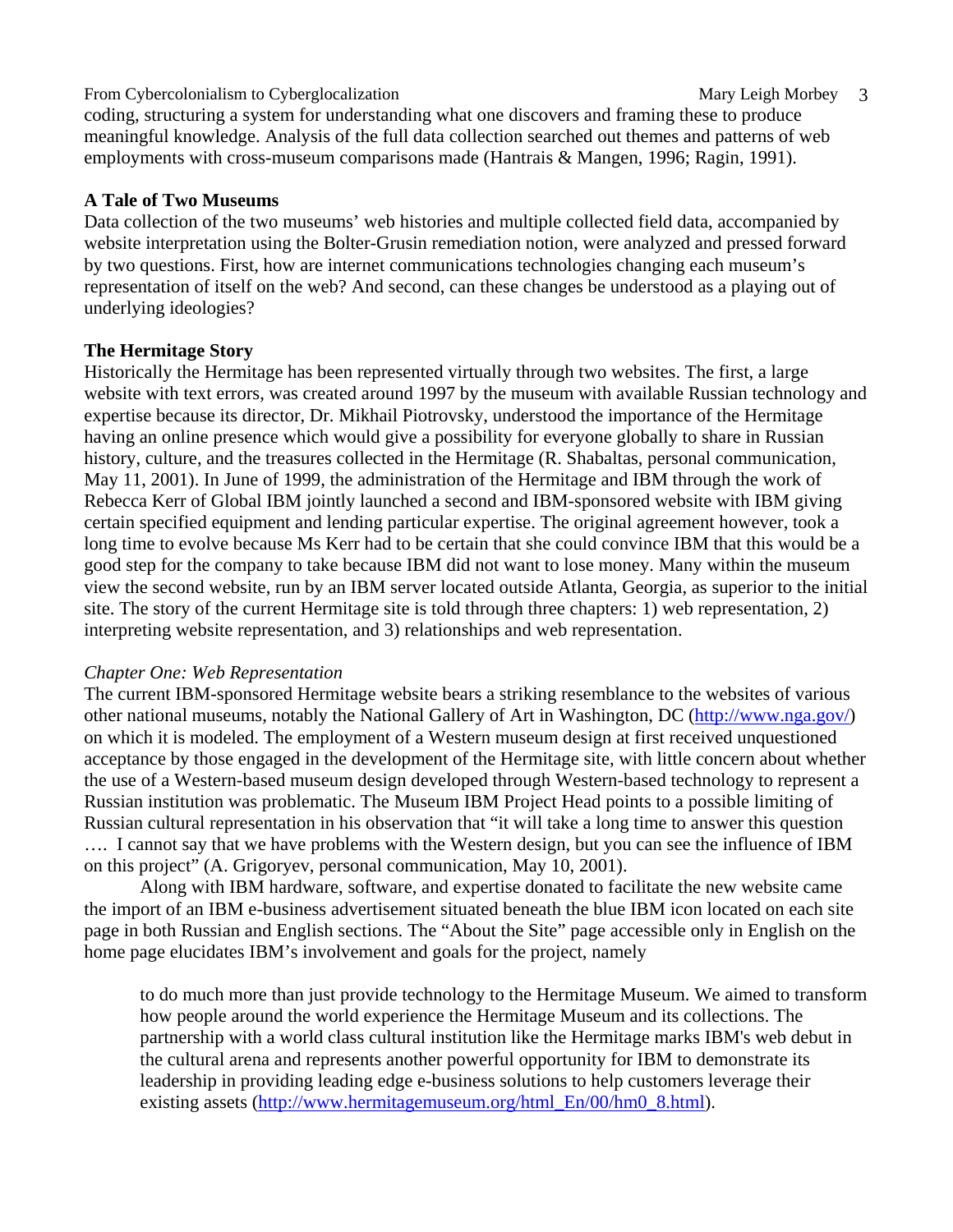This text, which does not appear in Russian, is an advertisement for IBM's e-business. It consists of a statement of the corporation's business goals for *its* project with the Hermitage, which is positioned as a commodity to be exploited, a culture to be cybernetically colonized, and invites the important question of precisely how IBM benefits (vis-à-vis its global business) from involving itself in such a project?

Along with overt acknowledgment of the adopted Western museum web design and the IBM ebusiness advertisement beneath the IBM blue symbol adorning every web page, discussion with the IBM Project Head indicated what he believes is a key question directing the museum's web development: What [is the] goal [for people who] use this website?" This query about the goal, or perhaps goals, for potential website users raises further questions because the majority of the Hermitage web visitors, to date, come from outside Russia and mainly from the Western world. Therefore, if the primary goals directing the design and content of the website are for mainly Westerners including an underlying expansion of IBM e-business, does this then not lead to the creation of an e-communication which moves the cultural museum artefacts towards commodification? And is this movement not from the West and for the West?

When asked how the "Russian-ness" of the museum comes through on the website, the Museum IBM Project Head remarked that the information text, the museum building, and its contents are Russian so it does not matter which technology is used to represent them or how it is displayed. He does not seem concerned that the technology used is, without exception Western in origin, pragmatically acknowledging: "If it works, then the … kind of design does not matter" (A. Grigoryev, personal communication, May 10, 2001).

The overall consensus within the Hermitage ICT-related administration seems to be that while IBM provided the technological framework for the new Hermitage website, the content was provided by the employees of the museum. Content from the original Russian-based website was incorporated into the new site within the IBM technological shell. What is most interesting about this, however, is the relationship between the technological framework and the content. The distinction could be made delineating a separation of technological design and employment and the content, however the actuality of what historically occurred appears to be to the contrary. The Museum IBM Project Head succinctly described this relationship in concluding that because we already had a new technology we had to make new content. "We did not have the full technology [for the old website] but we tried to prepare everything for [the new website], so when we got it we could fill it…. We create[d] data for [the] new technology" (A. Grigoryev, personal communication, May 10, 2001).

This is a clear indication of how a change in technological framework – the form – began to drive the content of the website. What is important to note is first that the shift came about, and second that it came about as a result of IBM's involvement in the training of Hermitage staff and the application of its technical and corporate standards to their work. This is not particularly unique for museums that have acquired computer management systems have discovered it is not a straight forward nor simple task to shift content and data from a previous site. The Museum IBM Project Head's acknowledgement, along with his initial contention of what matters is that the site is easy to use, suggests however a clear acceptance of the superiority of IBM formats, standards, and procedures in the shaping of the content.

To state that the choice of design does not matter as long as it pragmatically works is to ignore or to fail to see the ways in which the structures that make the site "user friendly" and accessible to the onsite visitor are not neutral; there are underlying ideologies and directions at work. Applications of information communications technologies embody the underlying structure – and in this case IBM and its configurations – that forms the technology, therefore the application of a particular information communications technology is not an act of neutrality (Morbey, 2000).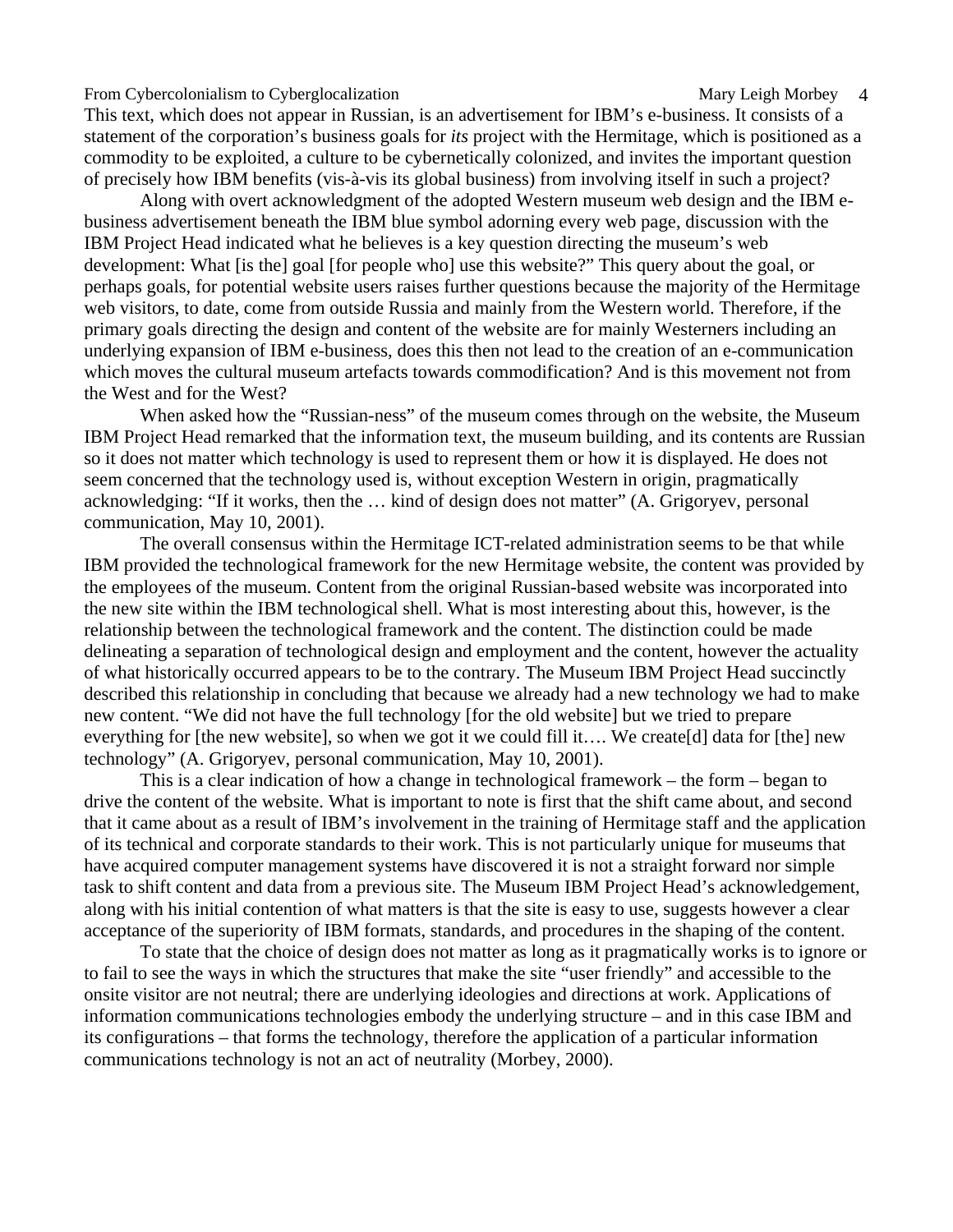*Chapter Two: Interpreting Website Representation* 

In their 1999 influential text *Remediation: Understanding New Media*, Jay Bolter and Richard Grusin posit that the World Wide Web favours ongoing re-mediation, that is ways new media – computer graphics, virtual reality, and the WWW – define and refashion old media – painting, photography, film, and TV – and vice versa. Their remediation theory provides a hermeneutic, a way to interpret and understand what is transpiring on a website and subsequently what is viewed on the screen.

The web offers a constant promise of live interactivity through the flexibility of networked communication. This instantaneously engaging immediacy dictates the medium, created through the underlying contributing layers of media labelled hypermediacy in Bolter-Grusin terminology. The web has become an increasingly salient remediator, a reconfigurer, of all sorts of information which readily absorbs and integrates almost all other visual and verbal media.

This occurs in convincing manner, for example, in viewing the "Big" French ornate ceremonial carriage located on the Hermitage's first floor atop the public main entrance stairwell in the Field Marshall's Hall. The carriage (early 1720s, Gobelins factory), commissioned by Peter I in Paris in 1717, was used in the coronation ceremonies of Catherine I (1724) and Catherine the Great (1762). The immediacy of one's presence in the virtual web space depends on the hypermediacy arranging of text, graphics, digitized imagery, video, etc. in multiple panes and windows, and joining them with programming and hyperlinks to generate the live sensation of walking around the Field Marshall's Hall and of viewing the carriage much celebrated in Russian eighteenth century history. "HotMedia" and "Zoom View," Java-based technology, provide movement about the room to create an instantaneous engagement of the on-screen visitor. In contrast however to the immediate "liveness" of HotMedia and Zoom View leading one about the hall, are the hidden layers of other media, hypermediated, which enable and facilitate the lively immediacy for the viewer. The two live together in contemporary media such as the Hermitage website and are mutually dependent (Bolter & Grusin, 1999). Both old and more current media that comprise the Hermitage website – traditional graphic design, digitized imagery, composites of paintings, text, video, HotMedia, Zoom View, etc. – co-exist in the remediation process.

#### *Chapter Three: Relationships and Web Representation*

Querying the relationship between the Hermitage and IBM, and particularly in relation to website development, maintenance, and sustainability, is it one of reciprocity, in which each party benefits to a similar degree, or is one party likely to be advantaged more than the other as the relationship unfolds? Within the interview transcripts, ongoing conversations with museum personnel, museum ethnographic observations, and website analysis, there are certainly moments when a perception of reciprocity is specifically articulated and noted in website decisions and what actuality appears onscreen. Clearly, the enthusiasm with which many of the Hermitage ICT-related staff has become involved in the IBM project reveals that they believe it is beneficial for them. In fact, the Museum IBM Project Head relates that it is good for both the museum and IBM. Other museum ICT-related personnel in more recent discussion, however, reflecting about their thoughts prior to the Hermitage/IBM partnership arrangement and what might happen to Russian cultural content in an IBM-shaped website, strongly believed before the project that in the IBM-sponsored site Russian content and context would be lost. They now confirm this is the case. There are three areas in which cybercolonizing aspects of IBM's work with the Hermitage can fairly easily be demonstrated. These include: (1) the subtle shaping by a US corporation of the structure and ideology underlying the website, (2) the changes ICT and the website have brought to ways people experience (and think about experiencing) the museum, and (3) the question of language choice and usages, including corporate e-business language as well as American English branding, on the website.

In considering the question of cybercolonization of the Hermitage on the part of IBM, it is important to examine not only the overt concepts but also events that symptomize the process. We also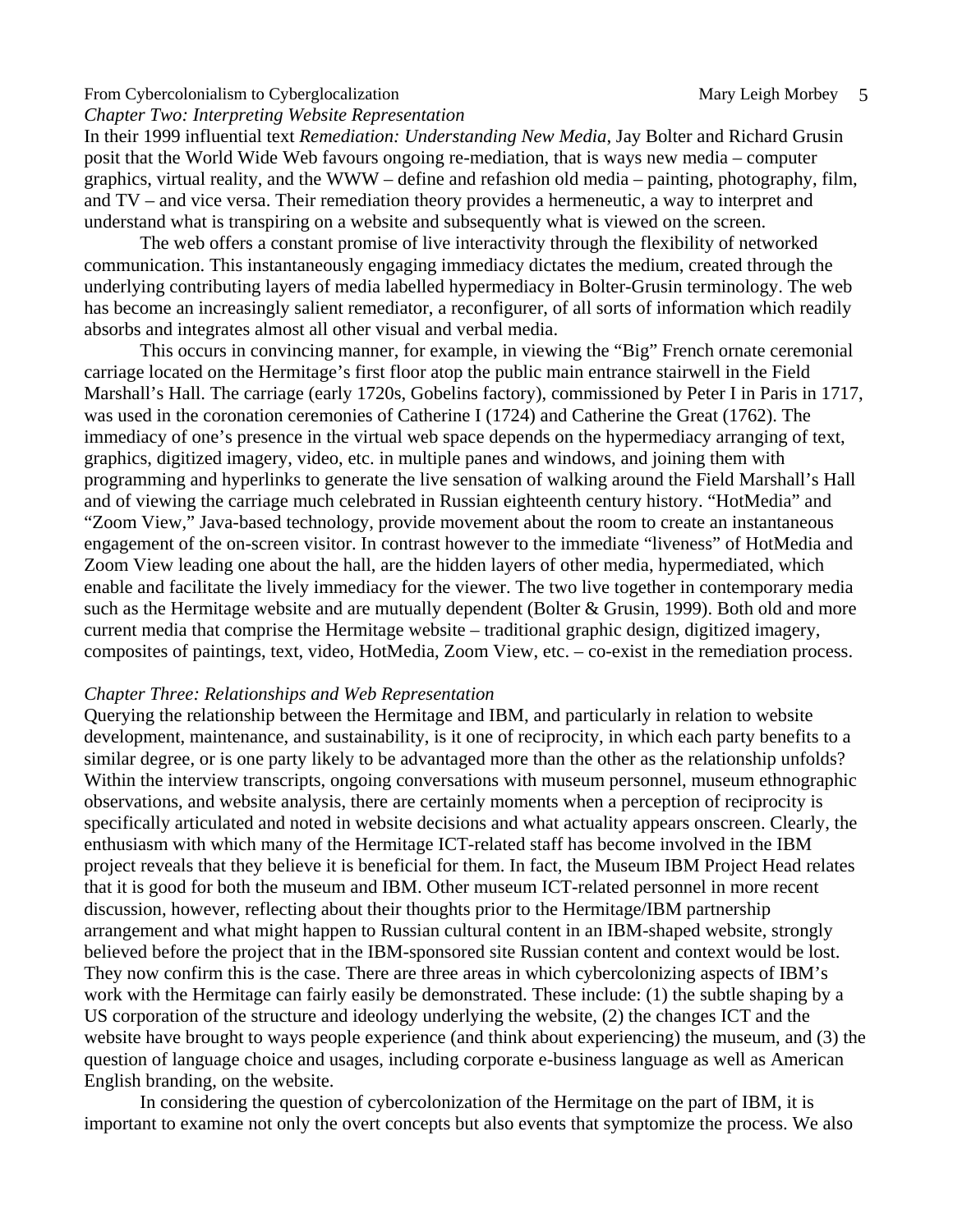must look at how both the concepts – website ideology and structure – and events become naturalized in the users of technology and its languages. There is ample evidence in the data findings of the IBM developed website layers to support the view that members of the Hermitage ICT-related web staff have begun to accept as given, particular forms that cybercolonization has taken with respect to their work. Website structure and design, speed and information, and the Hermitage Shop, tickets, and e-business marketing are small parts of a museum experience, yet they are the aspects that are emphasized across data findings. It seems quite natural for museum personnel to accept the website structure incorporating IBM American techno-frontier and techno-oriental ideological influences, a website appearance resembling strongly that of other world class national museums originating in the West, the high-speed and information-providing aspects of ICT, and the site's marketing component – the goal of attracting more visitors to the museum where they can transact IBM e-business as well as purchase goods in the Hermitage Museum Shop and museum entry tickets. Put differently, such naturalization – a very subtle kind of influence that views technological and economic ideologies as neutral with no underlying ideology – might help to account for the overall enthusiasm on the part of Hermitage ICT-related personnel for the joint museum/IBM project. Technology has become naturalized, that is neutralized, to such an extent that it can no longer be viewed as other than pragmatically useful, even when it has the potential to change profoundly the ways the museum works and is experienced by those participating in it.

The forefronting of IBM's goals is also, arguably, made evident in relation to the question of language on the website. The fact that English is chosen as the second language is not surprising since it is the language of approximately half the individuals who access the website. Moreover IBM is a USbased company, and US English is its language of operation. What is curious, however, is the fact, observed by the site web specialist, that IBM was determined that the English used in the museum and on the website be *American* English. This demand resulted in heated debate between the Hermitage's English translators, who use standard British English and have done so for decades, and IBM management, who wondered why British English was being used. American English, rather than British English, is the second website language.

With the creation of the website, the museum's objective is not one of solely wishing to attract virtual visitors who come and go. Of course the administration of the Hermitage is aware that the website and its content provide only visual republication of the museum's artefacts which does not do justice to the originals. The hope exists that the viewer will someday actually visit the Hermitage to view and interact with the original artefacts beyond the remediated immediacy which draws them into the website. This leads one however to wonder whether the Hermitage website, influenced in its shaping by IBM software, hardware, web design, technical standards, expertise, and e-business emphasis, alters through remediation an understanding of the museum towards an IBM techno-object – a technoorientalization – rather than one of Russian culture and history which brought the viewer to the website? Are not the agreed upon IBM web structure and design subtly, very subtly, both de- and re-colonizing the representation of Hermitage content?

#### **The Louvre Tale**

The first Louvre website was launched in 1995. About 1999 the Louvre Museum President-Director Pierre Rosenberg realized the importance of a new website that employed the Internet in more contemporary and meaningful ways to engage viewers around the world. His leadership initiated a minor new website development. It was his successor, Henri Loyrette, who inherited this vision in 2001 and made the development of a new and different kind of website a key emphasis of the museum for at least the next half decade. The new version "One" was launched June 6, 2005 with ongoing development, and whose guiding premises illustrate some playing out of the notion of cyberglocalization. This development will be elaborated in three chapters: 1) collaborative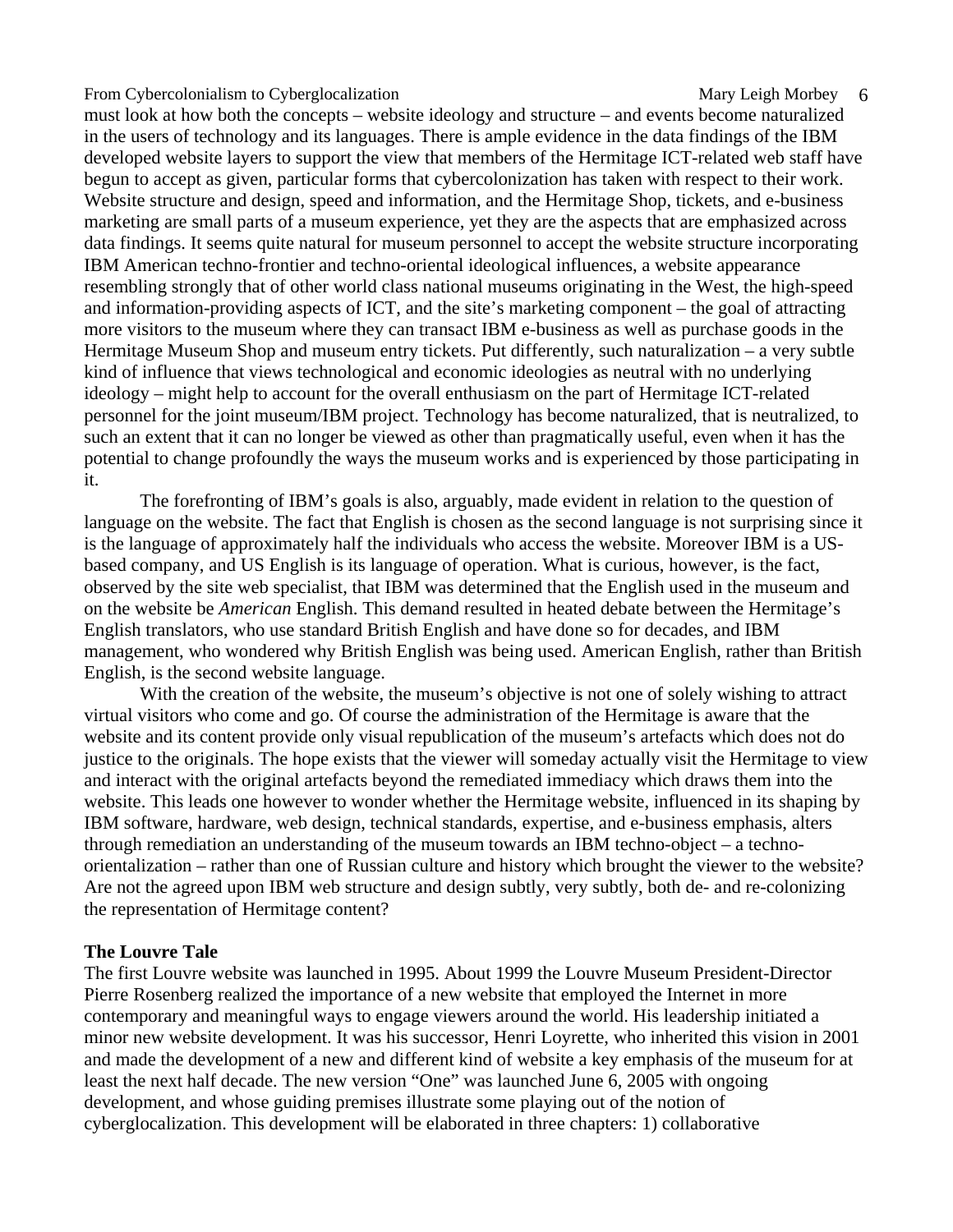conceptualization, 2) differing curatorial and educational objectives, and 3) a French cultural heritage scripted for global communication.

#### *Chapter One: Collaborative Conceptualization*

Under the new leadership in 2001 of President-Director Loyrette, the Service Internet team headed by Director Dr. Myriam Prot was struck to develop a new website conceptualization for the museum. From the outset, Loyrette made the new website a top Louvre priority with the notion of employing contemporary web ideas to change the Louvre cybernetically in relation to global visitors and to change communication, relationships, and collaborative engagement across Louvre departments and personnel vis-a-vis its internal life and internal service. The new Director wants an open system within the Louvre; his vision encompasses openness, communication, and new technology (M. Prot, personal communication, July 16, 2003).

Following Loyrette's vision, collaboration with and input from all sectors of the museum was imperative for the new development – curatorial to museum restoration to Service Internet to museum education to online tickets. The Service Internet Director clearly articulates the Louvre new website vision, "… we spent a lot of time, to define [through interaction] with lots of different [museum personnel] what they could contribute to in the new website. [We looked for what] they could invent as new services that [did not exist] on the old website, [what] they could create with their own knowledge. It took almost a year just to meet people, talk with them, and imagine all these new services for the next generation site. This is new for the Louvre, and very important! The [Museum Director] decided it was one of the main priorities for the Louvre" (M. Prot, personal communication, July 16, 2003). This vision led to an emphasis on the Internet and the development of innovative and strong strategies for its implementation. It has engaged normal people, not just technology personnel, in getting used to working with the Internet; a working together of researchers, art historians, curators, educators, and technology personnel which has become part of everyday life in the museum. With the launching of the website new version One on June 6, 2005, the different museum sectors remain collaboratively and integrally involved in ongoing development and input.

The new site is financially supported by Credit Lyonnais with a monetary gift of 4 million Euros, by in kind sponsorship of Accenture with personnel contributions to assist in building the Louvre new site strategy, and with technology from US-based Blue Martini providing the platform software. The French corporation Gapgemini assisted with strategies and implementation of the Blue Martini platform, tailored to the unique requirements of the Louvre. The Gapgemini connection came through a juried competition run by the French Ministry of Culture and was chosen for its ability to bring large French corporate expertise to the project. French bureaucratic procedures slowed the museum's collaborative process which contributed to a site launching two years later than initially planned. The sponsors have been openly engaged in the site conceptualization and development conversations. Descriptive website wording attached to each key supporter is carefully chosen so to clearly reflect each company's precise contribution to the website development.

It is the practice of software companies globally to sell a museum software at the full price and then to return 90%, however French Napoleonic law declares that there can be corporate contributions to French national museums, however these are 100% philanthropic with no monies paid to a particular corporation; "they do not ask for anything in return" (M. Prot, personal communication, July 16, 2003*).* Under French law a violation is serious and can result in what the French call "mis en," to come under French judicial investigation.

Along with integral internal museum activity assisted by sponsors, the Service Internet realized that the approach to those outside of Paris, and particularly outside France and the French language, needed to be engaging in content, design, a variety of languages, and for diverse cultures and age ranges. With a vision and strategy in place to bring about these possibilities, the Service Internet and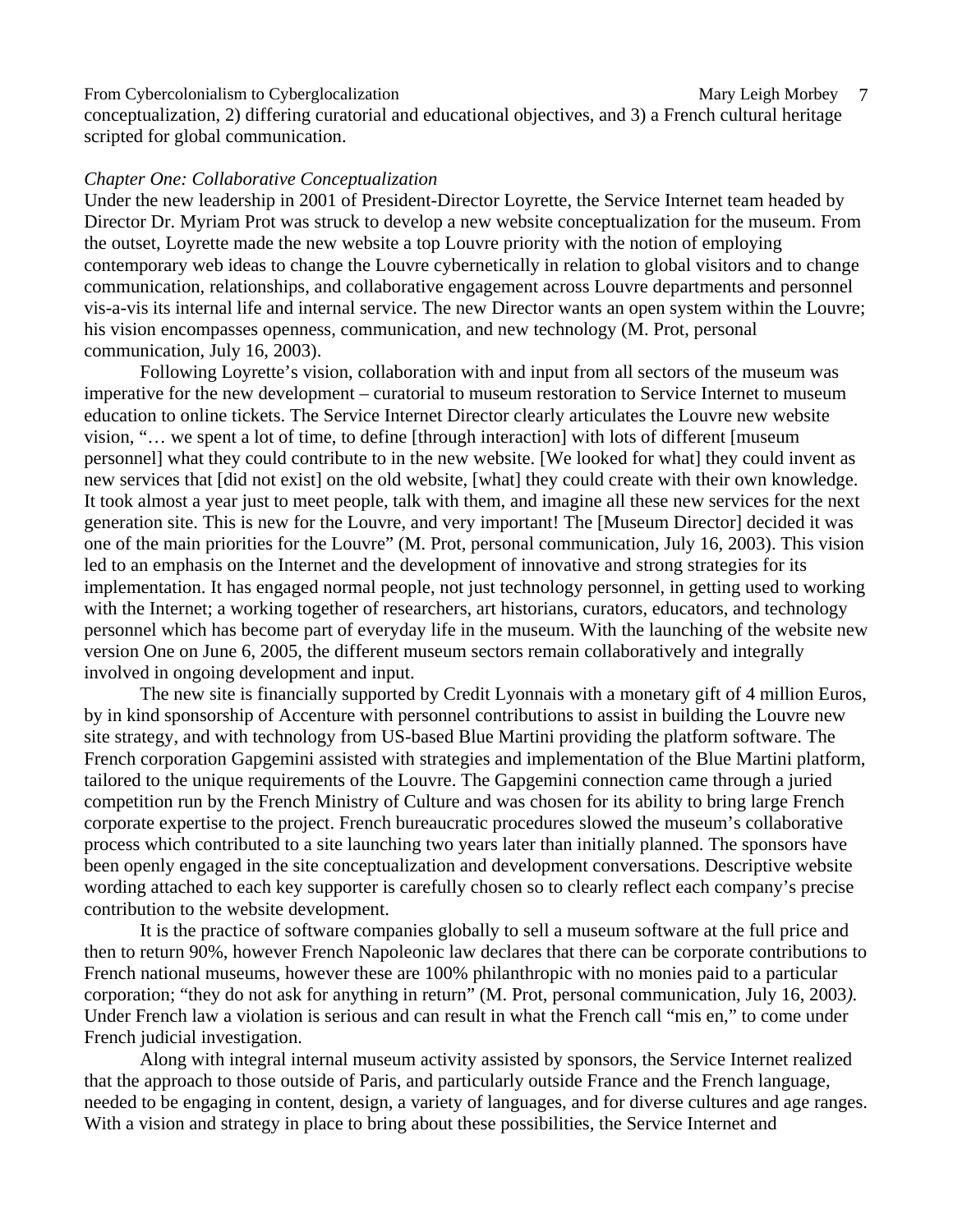contributing sectors remain constant to an embedding of French history and culture. The core focus of the Service Internet and the new website is not about the museum director nor about the sponsors; it is about collaborative development within the Louvre community.

#### *Chapter Two: Differing Curatorial and Educational Objectives*

With the advent of the vision and strategy of the new website, the Service Internet and sectors across the museum view the employment of the Internet as a cultural medium rather than as a financial tool, a way to explain what the museum and its artefacts are about culturally and historically. The outreach of the site is two-fold: global visitors and the French population. Two-thirds of those who visit the museum are foreign visitors, with one-third coming from within France.

Since the majority of visitors are non-French, the Service Internet realizes a need to develop strategies to engage in a "user-friendly" manner the dominate groupings of non-French visitors in their own languages. Website version One 2005 includes the French and English languages, however as the site continues development Spanish and Japanese will be added. An emphasis exists to represent the dominate languages represented on the Internet, which also would include Chinese. The Service Internet would like at some point to add the Chinese language.

The new site focuses on two objectives directed by the sectors of curation and education: 1) a more intellectual understanding of the artefacts, and 2) real museum visitation preparation that brings forward an intellectual purpose for the visit, engagement with guided tours online, museum navigation, and key points about the main art works that will be encountered. A thematic teaching approach is offered through five "Thematic Trails" for the exploration of a particular theme, movement, or period in depth. For example, the "Masterpieces of the Louvre in Search of Ideal Beauty" offering, encouraged for a first visit, includes the three key museum works of Venus de Milo, the Victory of Samonthrace, and La Gioconda – the Mona Lisa, with a reflection upon the indefinable notion of masterpiece.

Engagement, in particular, by the Curatorial Department on the new site is one where the curators wish to provide the public with another kind of experience other than tourism. The curators wish to offer engaging venues for the museum's large global public that present the museum intellectually and culturally with the curators writing for a large general audience. This is a far cry from the elitism of Louvre curators of a decade ago. In the next website versions, there is planning for the development of an open research community as well as more personalized service so that one can save information when on the site.

#### *Chapter Three: A French Cultural Heritage Scripted for Global Communication*

A directing philosophy of the new site vision is one of global community. With entry onto the site home page, along with brief acknowledgments of the three key sponsors and a link to http://www.culture.fr/, the visitor is introduced to and can choose to click on the four groupings which comprise the Louvre community: Membership, Professionals, Young People, and Support the Louvre. The sub-groupings include a broad expanse of ways to be involved with and to support the museum. The administration, acknowledging that two-thirds of its visitors real and virtual come from outside France, is reaching out globally to engage and educate its many visitors. The once elite world renowned museum has altered what it was about to engage on all levels the large global population that wishes to learn about the museum, its history and culture, and the artefacts it houses. What has changed is the development of a vision and strategies to do this in ways that engage, communicate with, and educate the many non-French visitors. Strategies to engage the French, Parisian or otherwise, are also in place. This change in the contemporary Louvre is movement towards an "open system," reflecting Loyrette's priorities of openness, communication, and new technologies.

Along with its goal of global cybernetic inclusively, the Service Internet has built in layers of French culture and history relevant to the Louvre. This is done in four ways. First, the site is developed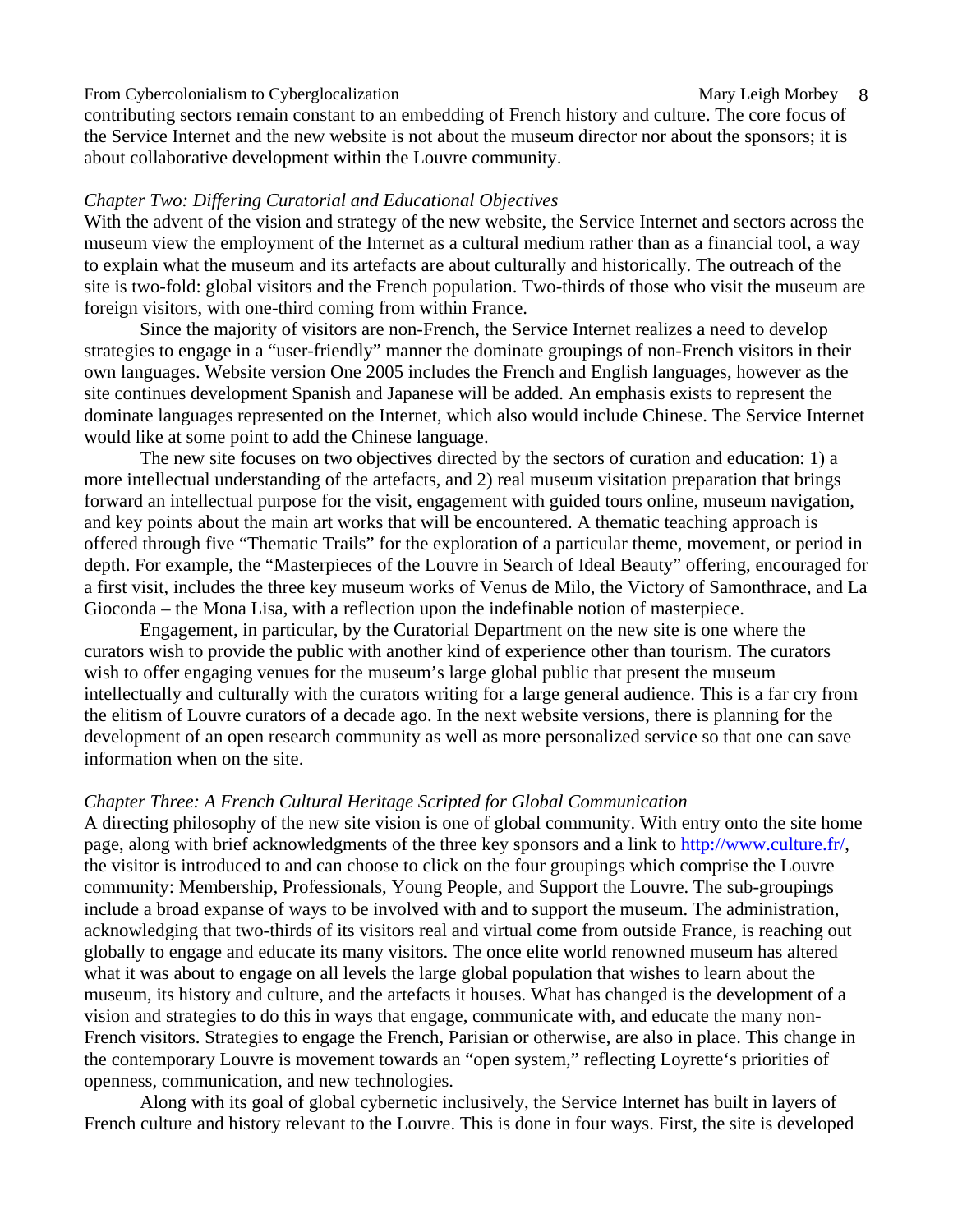so that the virtual visitor will feel more comfortable and familiar with the real Louvre the day they come for a visit so the web design navigation and museum layout is close to that of the real museum. Second, the Louvre in actuality is a palace. For the website user it is important to explain the history and culture of the Louvre so on the site there is an historical explanation of the palace. Third, many of the items on the site have been taken from ideas on other websites, however the Louvre possesses its own competencies which show what the Louvre is and that it could not be another museum. Fourth, within the site design and the 1015 artefact explanations thus far represented, the layering includes title, small picture, details, information, cultural explanation, text, guided tour, and so on with interactive links throughout. In this way the site design more subtly embeds historical and cultural information and explanation important to the museum and its representation of French history and culture. The Louvre site, an open system built on internal and external communication for the French and for the world, is a striking example of cyberglocalization.

## **Similarities and Differences of the Two Museum Websites**

The key similarity of the two museum sites is the impetus for the website comes from the museum director, although how each went about directing this is considerably different. Piotrovsky initiated both Hermitage websites. In 1997 conversations with Global IBM about what it could bring to the Hermitage, in light of the lack of financial and technical support within Russia to bring contemporary ICT to the museum to substantially improve the first site, Piotrovsky invited in the sponsorship of IBM with its accompany baggage of influence to insure the Hermitage would have a quality global presence online. Louvre Director Loyrette, when taking over the directorship in 2001, set as a top priority the development of an open and collaborative site engaging all sectors of the museum in its development and with more user-friendly educational and intellectual engagement of its visitors through a diverse range of languages. Both directors pressed forward a website vision realizing the importance of the Internet for the global presence of his museum.

The content of these visions and developments play out in substantially different ways. Probably because of its Communist direction for decades and a lack of money and contemporary technological design and equipment, the approach to Piotrovsky by Global IBM provided a gift to concretize his vision to have the Hermitage on the web in a way that it would be globally respected. He accepted IBM's sponsorship with its influences and shapings which may have altered the Hermitage's internal ICT-related choices. The IBM US web structure, design, expertise, technology support, US language branding, and IBM e-business layer underlying the entire site, came with the agreement. Personnel within the museum, ICT-related and otherwise, confirm the reality that Russian cultural and historical sensitivity inherit in the first website was lost in the second, IBM sponsored site. The Hermitage website perhaps is ultimately a financial and communication tool where much of what it is about is US corporate branding.

The Louvre site embodying Loyrette's vision of an open system emphasizing internal and external communication and new technology, differs considerably from that of the Hermitage. Although museums regularly are in need of more funding as is also the case at the Louvre, it is one of the world's wealthiest museums so internal goals can be other than continually money generating. The site development came from the viewpoint of global openness and inclusively in structure, strategy, and design while at the same time overtly embedding French culture and history, and with sensitivity towards the French people. Once the vision was established, Loyrette passed the baton over to the newly developed Service Internet and Director Prot to develop a team to engage all museum sectors in the site vision, strategic planning, and development with an emphasis on internal and external communities. Differing museum sectors continue to develop, give import, and make ongoing website changes. The site, with its open collaborative conceptualization and development spanning four languages and a fifth to be added, with its curatorial and educative goals of engaging in a non-elite manner the virtual visitor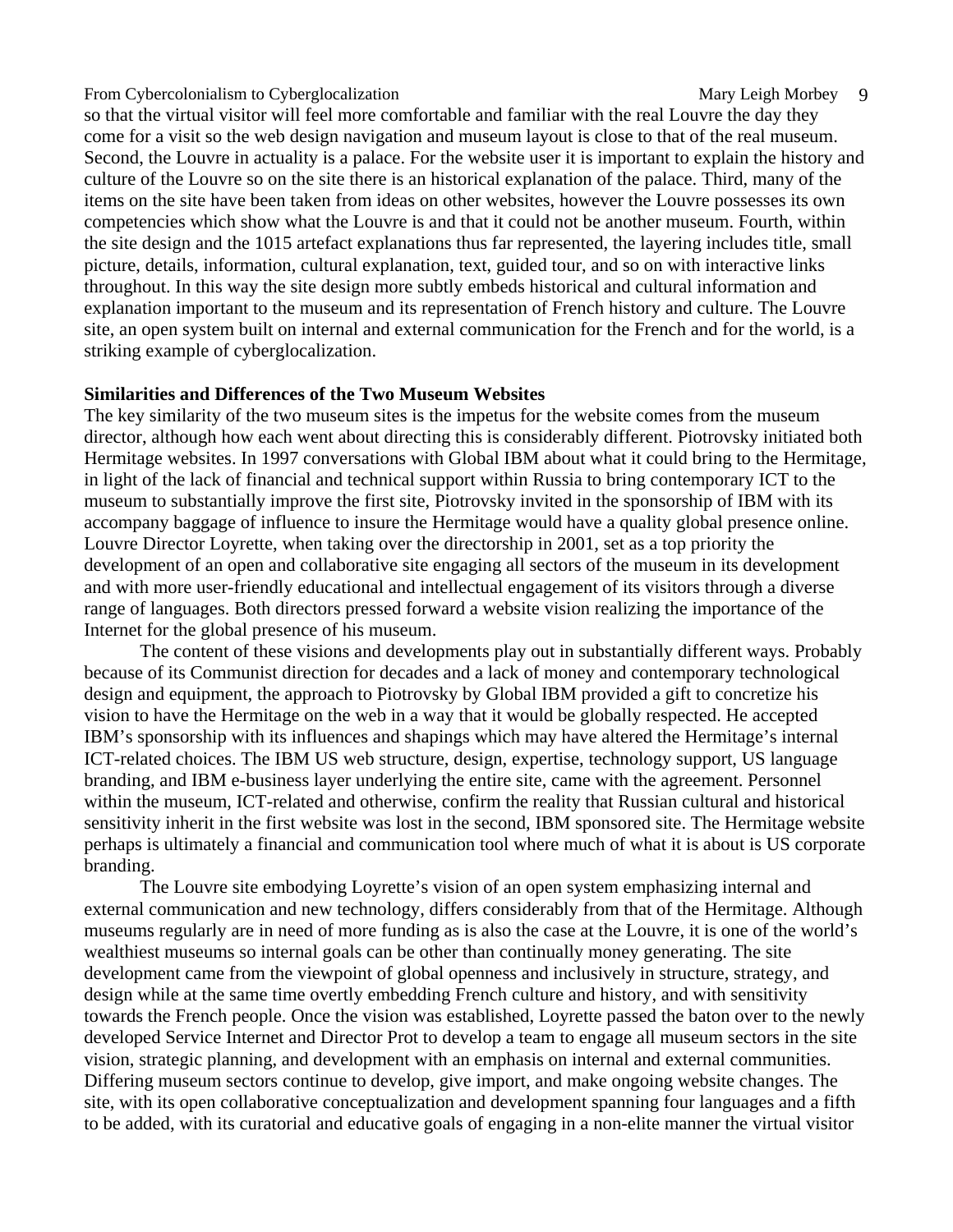to develop more intellectual understanding of the museum and its artefacts as well as careful museum visitation planning, and with its French cultural heritage embedded so to communicate to the French as well as global visitors, provides a model of how the notion of cyberglocalization can be worked out meaningfully in the context of a large national museum.

As the Hermitage holds a US IBM technology and language branding, the Louvre is a more open, collaborative, communal system engaging all sectors of the museum with new educative and cultural visions as well as an array of sponsors. The need for financial assistance most probably directed the Hermitage choices towards IBM and its influences leading to subtle cyber colonization as IBM met its economically-based objectives and the Hermitage seemingly received what it needed. The Louvre on the other hand, led by a vision of openness, community, and engagement embedding French culture within the development of the new site, made from its Paris-based home a site that engages on local and national French levels, and reaches out in a diverse, user-friendly, multilingual, communal manner to engage those from around the globe. The Louvre website offers an example of the development of a museum site in the vein of cyberglocalization, providing an alternative and a beginning micro-model to cyber colonizing influences. The two museums illustrate in tellingly different ways my premise that digital technology is a cultural construction and it carries and generates cultural discourse related to its construction and place of application.

#### **References**

- Ashcroft, B., Griffiths, G., & Tiffin, H. (2002). *Post-colonial studies: The key concepts*. New York: Routledge.
- Barber, B. (1992). Jihad Vs. McWorld. *Atlantic, 269*(3), 53-65.
- Barber, B. (2002, January 21). Beyond *Jihad* Vs. McWorld. *Nation*. Retrieved July 8, 2005 from http://www.thenation.com/doc.mhtml?i=20020121&s=barber
- Bolter, J. D., & Grusin, R. (1999). *Remediation: Understanding new media*. Cambridge, MA: MIT Press.
- Bolter, J. D. (2003). Theory and practice in new media studies. In G. Liestol, A. Morrison, & T. Rasmussen (Eds.), *Digital media revisited: Theoretical and conceptual innovation in digital domains* (pp. 15-33). Cambridge, MA: MIT Press.
- Bowers, C. A. (1988). *The cultural dimensions of educational computing: Understanding the non-neutrality of technology.* New York: Teachers College Press.
- Bowers, C. A. (2000). *Let them eat data: How computers affect education, cultural diversity and the prospects of ecological sustainability.* Athens, GA: University of Georgia Press.
- Bowers, C. A. (2001, September 1). Culture clubbed: The social impact of technology. *CIO Magazine*. Retrieved July 8, 2005 from http://www.cio.com/archive/090101/diff.html
- Bowers, C. A. (2005). *Revitalizing the commons: Cultural and educational sites of resistance and affirmation.* Manuscript in preparation.
- Chesher, C. (1998). Colonizing virtual reality. Construction of the discourse of virtual reality, 1982–1992. *Cultronix, 1*(1). Retrieved July 8, 2005 from http://eserver.org/cultronix/chesher/
- Creswell, J. (1997). *Qualitative inquiry and research design: Choosing among five traditions.*  Thousand Oaks, CA: Sage Publications.
- Ebo, B. L. (2001). *Cyberimperialism?: Global relations in the new electronic frontier.* Westport, CT: Praeger.
- Fernandez, M. (1999). Postcolonial media theory. *Art Journal, 58*(3), 58-73.
- Franklin, U. (1999). *The real world of technology.* Toronto: Anansi Press.
- Friedman, T. (2000). *The lexus and the olive tree: Understanding globalization.* New York: Anchor Books**.**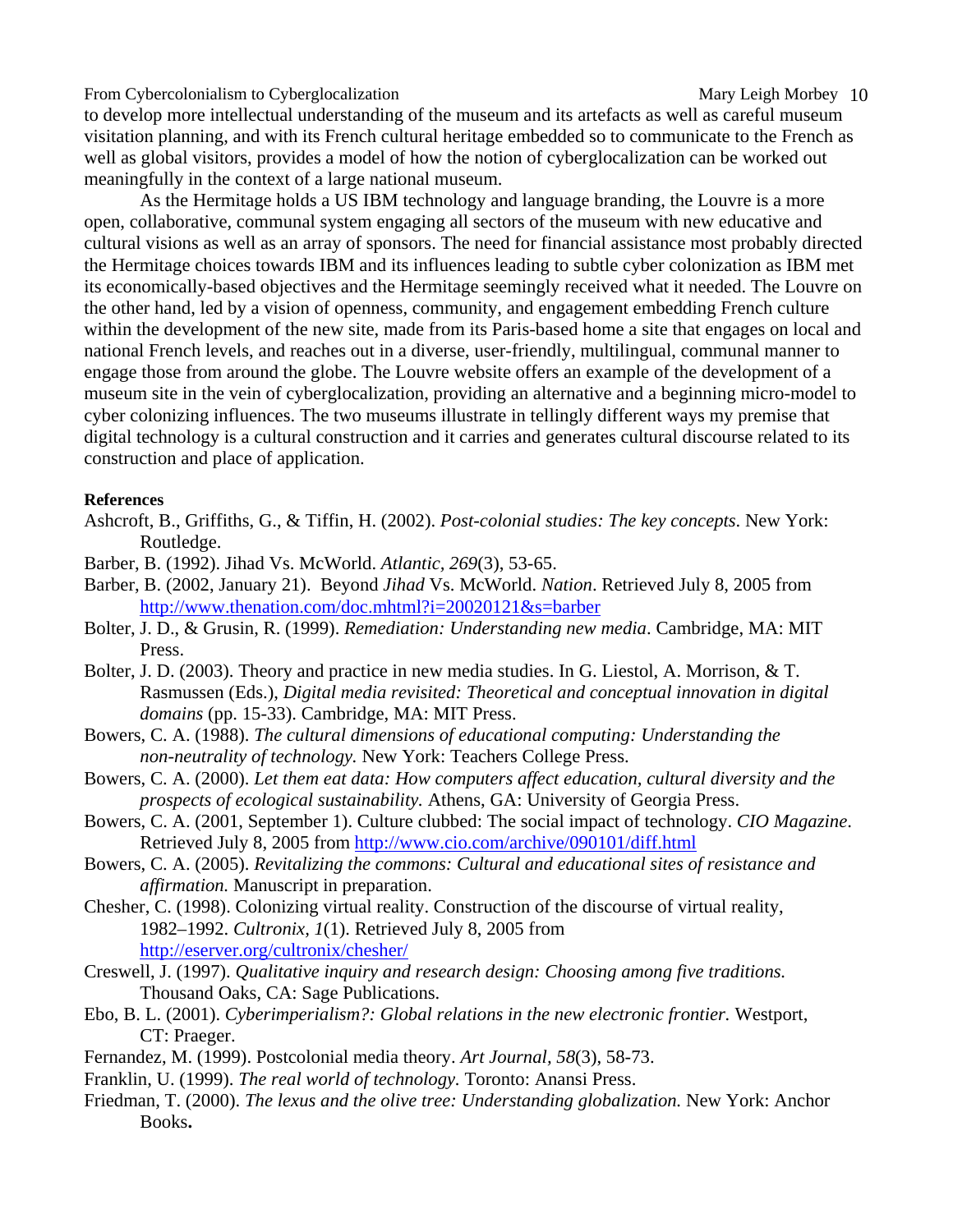- Friedman, T. (2005). *The world is flat: A brief history of the twenty-first century.* New York: Farrar, Straus, & Giroux.
- Glaser, B., & Strauss, A. (1967). *The discovery of grounded theory: Strategies for qualitative research*. Chicago: Aldine de Gruyter.
- Hantrais, L., & Mangen, S. (1996). *Cross-national research methods in the social sciences*. New York: Pinter.
- Janesick, V. (2000). The choreography of qualitative research design: Minuets, improvisations, and crystallization. In N. K. Denzin, & Y. S. Lincoln (Eds.), *Handbook of qualitative research* (pp. 379-399). Thousand Oaks, CA: Sage Publications.
- Lessig, L. (2002). *The future of ideas: The fate of the commons in a connected world.* New York: Vintage Books.
- Manovich, L. (1998). Behind the scene: Russian new media. *Convergence: The Journal of Research into New Media Technologies, 4*(2), 10-13.
- Marchart, O. (1998). The east, the west and the rest: Central and eastern Europe between techno-orientalism and the new electronic frontier. *Convergence: The Journal of Research into New Media Technologies, 4*(2), 56-75.
- McClintock, A. (1994). The angel of progress: Pitfalls of the term "post-colonialism." In P. Williams, & L. Chrisman (Eds.), *Colonial discourse and post-colonial theory* (pp. 291-304). New York: Columbia University Press.
- Morbey, M. L. (1995). Sorties into cyberspace: Art and electronic technologies. In L. Zuidervaart, & H. Luttikhuizen (Eds.), *Pledges of jubilee: Essays on the arts and culture* (pp. 56-77). Grand Rapids, MI: Wm. B. Eerdmans.
- Morbey, M. L. (2000). Academic computing and beyond: New opportunities for women, minority populations, and the new media arts. *Convergence: The Journal of Research into New Media Technologies, 6*(4), 54-77.
- Morbey, M. L., & Granger, C. (2002). Cybercolonialism in the State Hermitage Museum, St. Petersburg, Russia: Does it matter? *Proceedings of Electronic Imaging and the Visual Arts 2002 Moscow Conference*, pp. 45-52 (English version). Moscow: Ministry of Culture of the Russian Federation. Retrieved July 8, 2005 from http://www.evarussia.ru/eva2002/english/dok\_652.html
- Morley, D., & Robins, K. (1995). *Spaces of identity. Global media, electronic landscapes and cultural boundaries.* New York: Routledge.
- Parekh, B. (2000). *Rethinking multiculturalism: Cultural diversity and political theory.* Cambridge, MA: Harvard University Press.
- Penley, C., & Ross, A. (1991). *Technoculture.* Minneapolis: University of Minnesota Press.
- Ragin, C. (1991). *Issues and alternatives in comparative social research*. Leiden: Brill.
- Robertson, R. (1995). Glocalization: Time-space and homogeneity-heterogeneity. In M. Featherstone, S. Lash, & R. Robertson (Eds.), *Global modernities* (pp. 25-44). London: Sage Publications.
- Robertson, R. (2000). Globalization and the future of "traditional religion." In M. Stackhouse, & P. Paris (Eds.), *Religion and the powers of common life* (pp. 53-68). Harrisburg, PA: Trinity Press International.
- Said, E. (1978). *Orientalism.* London: Routledge & Kegan.
- Said, E. (1994). *Culture and imperialism*. New York: Vintage.
- San Juan, E. (2000). *Beyond post colonial theory.* New York: Palgrave Macmillan.
- Sardar, Z., & Ravetz, R. (Eds.). (1996). *Cyberfutures: Culture and politics on the information superhighway*. New York: New York University Press.
- Seerveld. C. (2003, August). *Glocal culture: Biblical vision and Christian mission within riven societies in God's world.* Paper presented at the Symposium on Globalization, Doorn, The